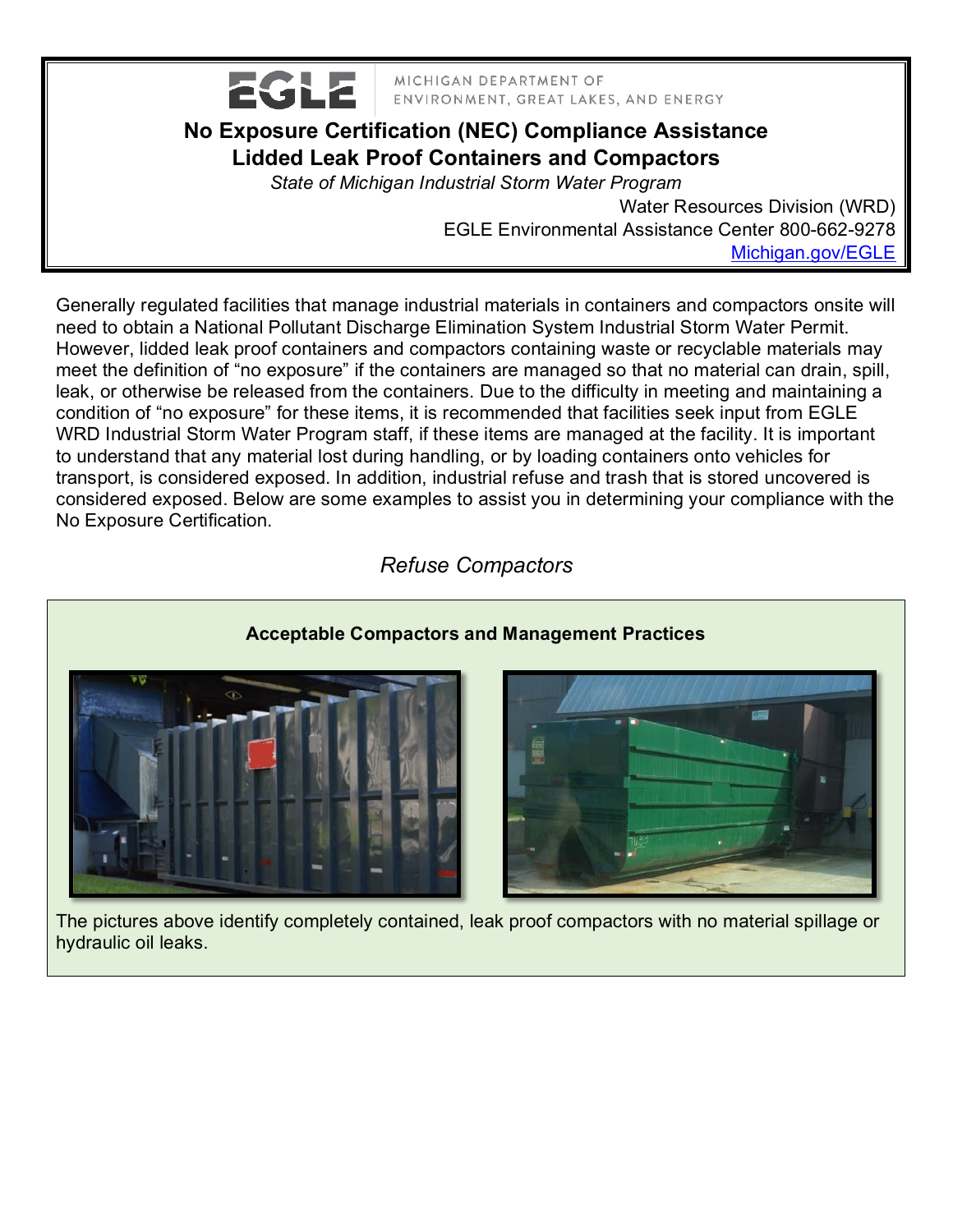### **Unacceptable Compactors and Management Practices**





 Both pictures above identify material spillage and poor housekeeping practices around the compactors.



 The picture on the left identifies leaking hydraulic oil issues and the picture on the right shows a nonleak-tight compactor due to rusting conditions.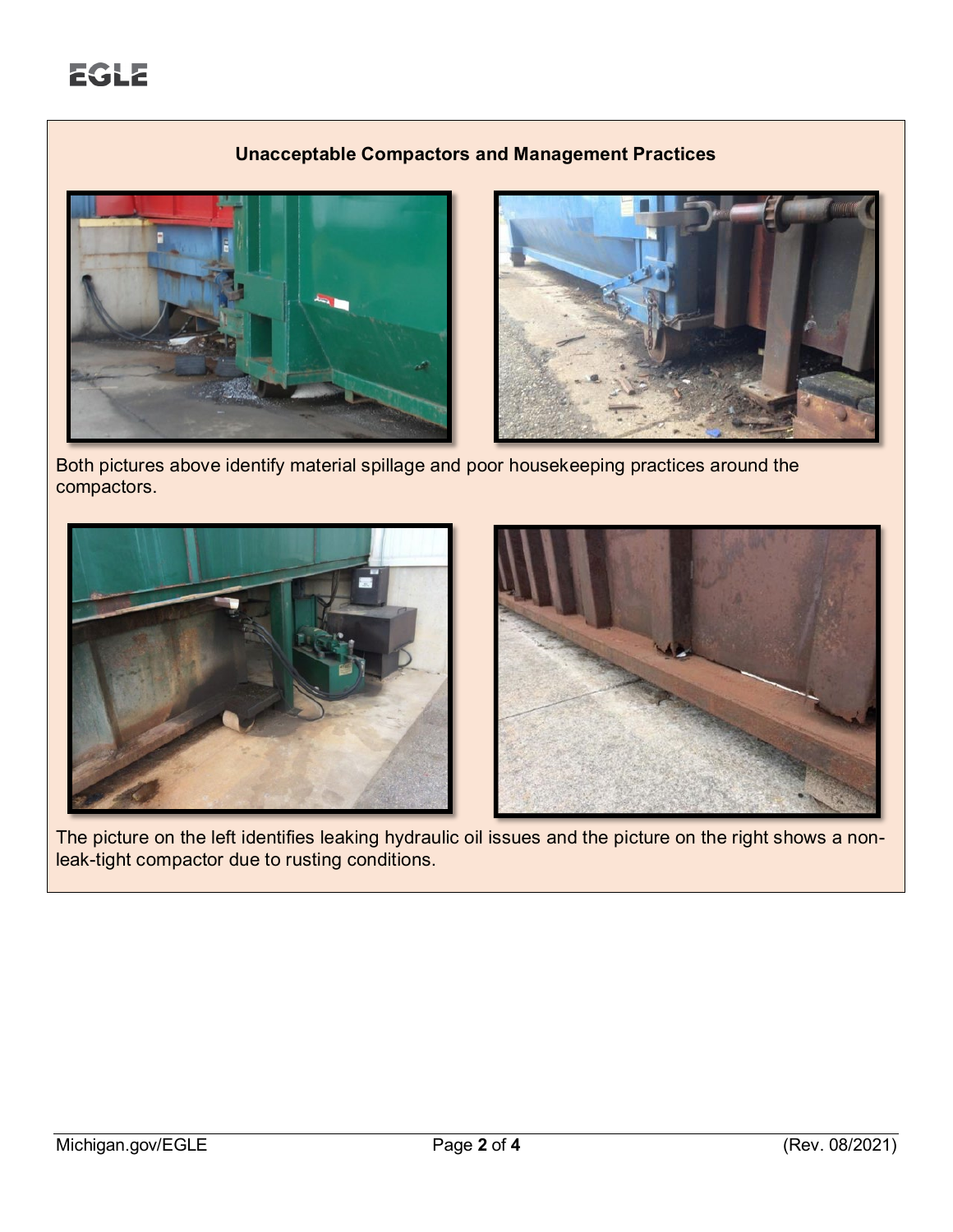# **EGLE**

*Metal Scrap Containers, Recyclable Material Containers, Refuse Containers, Etc.*



 Both pictures above are examples of lidded and leak proof containers with no material spillage exposed to storm water runoff.



 The picture on the left is an example of containers stored in a storm-resistant shelter. The picture on the right shows an acceptable method for loading a container onto a truck for transport. Notice the container is not tipped during the loading sequence.